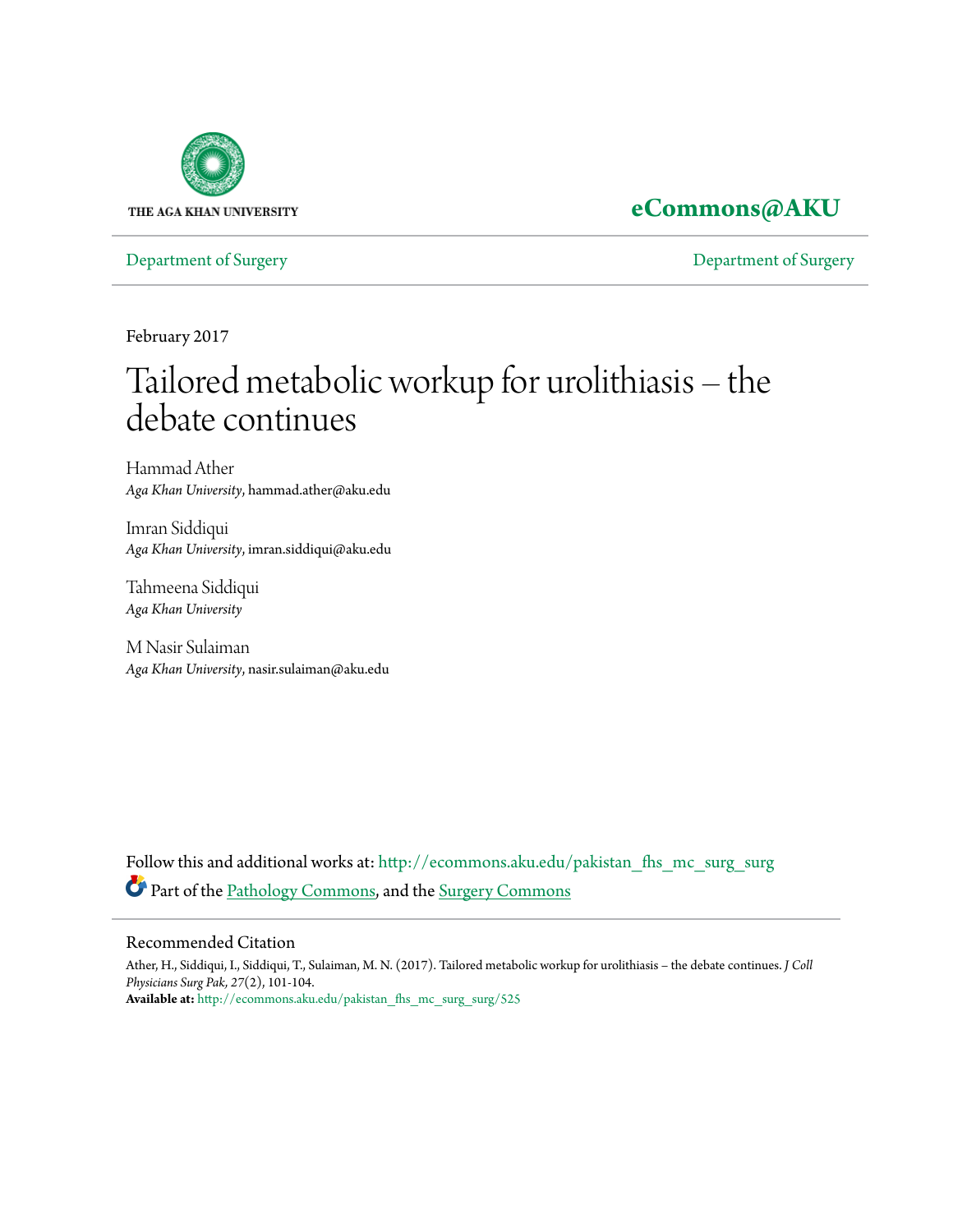### **DEBATE**

## **Tailored Metabolic Workup for Urolithiasis – The Debate Continues**

M. Hammad Ather<sup>1</sup>, Imran Siddiqui<sup>2</sup>, Tahmeena Siddiqui<sup>3</sup> and M. Nasir Sulaiman<sup>1</sup>

#### **ABSTRACT**

Urolithiasis is one of the commonest afflictions of the urinary tract. Stones are of various chemical compositions, some share some common etiology; but most are specific to the structure and composition of stone. In view of highly recurrent nature of this condition, it is logical to have strategies for prevention. However, due to multiple factors most patients receive no or fragmented information on prevention. The current controversy is to the extent of metabolic workup in adult first time stone former. This requires longitudinal studies to show benefit in prevention strategies. Patients at high risk can have recurrence in weeks to years, depending upon the composition and attending risk factor. They should be targeted with concentric and tailored prevention protocols. The major urological guidelines (EAU and AUA) recommend basic stone workup for all patients. However, indication for detailed workup are less well documented, so one potential solution is to tailor metaphylaxis strategies for individual patient.

**Key Words:** Urolithiasis. Metabolic workup. Hyperoxaluria. Hyperuricemia. Hypocitraturia.

#### **INTRODUCTION**

Urolithiasis is a complex condition with many etiologies.1 Vast majority of stones are either calcium containing (oxalate and phosphate) or uric acid.2 There are various clinical, biochemical, metabolic, and genetic characteristics of the inherited diseases which lead to nephrolithiasis/nephrocalcinosis, such as: Idiopathic hypercalciuria, renal hypophosphatemia, renal tubular acidosis, idiopathic infantile hypercalcemia, Dent disease, familial hypomagnesemia with hypercalciuria and nephrocalcinosis, hypocitraturia, cystinuria, primary hyperoxaluria and renal hypouricemia.3 The term urolithiasis in itself, groups multitude of stones each with some common and other discrete etiologies. Diet, presence of metabolic syndrome, and some genetic abnormalities are major causes of recurrent urolithiasis. Several factors may be related to susceptibility to urinary lithiasis such as race, gender, dietary intake, genetics, climatic aspects, and metabolic changes.4

Urolithiasis is a highly recurrent condition. The lifetime risk of developing stone is 1 in10,<sup>5</sup> compared to a risk of 9 in 10 for recurrence at 10 years.6 It is characterized by a recurrence rate around 50%,7 reaching 70% within 10 years. Careful history and metabolic evaluation are the key to prevention strategies. However, prevention

*Correspondence: Prof. M. Hammad Ather, Professor and Head of Urology Department, The Aga Khan University Hospital, Stadium Road, Karachi. E-mail: hammad.ather@aku.edu*

*Received: March 31, 2016; Accepted: February11, 2017.*

strategies and metabolic evaluation is one of the most controversial areas in stone management.8 A recent survey by McGuire and colleagues<sup>8</sup> in North American urologists noted that practices in the metabolic investigation of stone-forming patients demonstrate wide ranging variations. This is partly because metabolic evaluation and then interpretation is cumbersome, it is expensive and then often there are no clear answers, particularly in mixed stones, long-term medical therapy; and life-style modifications have poor compliance and partly because there is insufficient strong evidence that for most stones, medical therapy significantly impact stone recurrence. Although there is a dearth of strong scientific evidence for the benefit of selective versus non-selective prevention of recurrence in patients with calcium stone disease, there is currently both convincing and logical information in support of tailored/selective treatment regimens aiming at correction of abnormal target variables.9 The poor results of metaphylaxis are partly due to low and diminishing long-term compliance to the intervention, although strict adherence has been shown to prevent chronic kidney disease.10 It is, therefore, imperative to have a tailored approach to target patients at most risk of recurrence.

Urolithiasis management has become less invasive with the introduction of lithotripsy and endourology. Minimally, invasive options on one hand have made management of urolithiasis less morbid intervention. However, it has downside. The keenness to do metabolic and long-term medical interventions are partly dampened by advances in endourology. Sininsky et al. noted that low education, high poverty, and younger age are associated with suboptimal evaluation follow-up.11 Of note, the lowest adherence was in younger patients, a population that requires the most urgent workup.

*<sup>1</sup> Department of Surgery / Pathology2, The Aga Khan University Hospital, Karachi.*

*<sup>3</sup> Department of Biochemistry, Karachi Medical and Dental College (KMDC), Karachi.*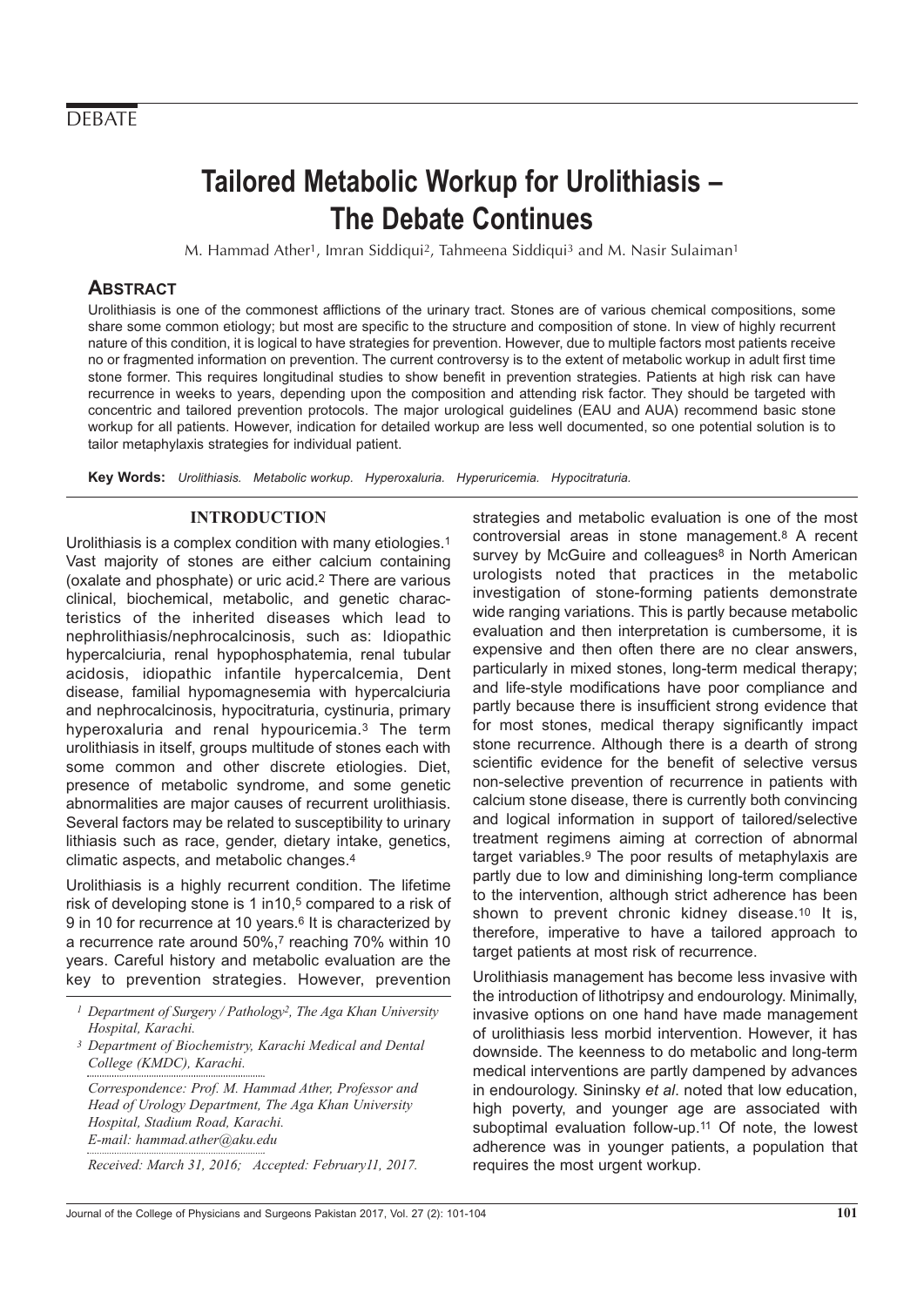The training of urologists in metabolic evaluation and interpretation is also lacking. It is, therefore, not surprising that urologist managing stones, have issues in interpretation and ordering appropriate dietary and medical advice. As a consequence, often the metabolic workup is either not ordered or not followed-up. It is important to develop tailored approach to order and follow metabolic evaluation of patients, treated recently for urolithiasis. Urological association guidelines have consistently underscored the importance of urologists to be involved in the metabolic evaluation and follow-up of stone patients. The EAU guidelines recommend use of general measures for patients with low risk for recurrence, and specific metabolic interventions for patient at high risk for recurrence.12 An AUA guideline recommends that clinician should perform a screening evaluation consisting of a detailed medical and dietary history, serum chemistries and urinalysis on a patient newly diagnosed with kidney or ureteral stones.13 Twenty-hour urinary estimation of super saturation of various salts is implicated in stone formation. Dietary and life-style modifications are recommended for most stone formers; however, additional use of medical management is directed for specific metabolic abnormalities.

In view of the highly recurrent nature of this condition, it is logical to have strategies for prevention. The major debate in urology is to do or not to do metabolic workup. There is a controversy as to how much information is given to patients on prevention. Due to multiple factors, most patients receive no or fragmented information on prevention, often the metabolic abnormalities differ significantly in repeat analysis.<sup>14</sup> The factors for lack of metabolic evaluation and implementation of recommendations are attributable to both the physicians (urologists) and patients. Most urologists are reluctant to recommend metabolic workup and refer patient for metaphylaxis. This is partly due to the poor understanding of the biochemistry of urolithiasis; as most are not convinced that prevention strategies work, and think that with modern endourological means it is easier to treat stone. In long-term, the results obtained with preventive interventions is disappointing. Patients are motivated following a recent painful episode of urolithiasis, however, long-term compliance is poor.

The current writeup is aimed to define a tailored approach to ordering and implementing metabolic workup and suggests life-style modifications to decrease the rate of recurrence for urolithiasis.

#### **DISCUSSION**

**Why to do metabolic workups for stone patient?:** Metabolic workup for stone patients is performed to identify potential anomalies, to identify if stone is secondary to specific disorder, and to identify risk factors

contributing to urolithiasis. Urolithiasis is a complex medical condition. It is not only related to various metabolic and biochemical errors, but to some generic medical conditions like metabolic syndrome. The workup is clinical, radiological and biochemical evaluation. With this comprehensive evaluation, it is possible to establish a preventive intervention strategy.

There is often an argument in favour and against metabolic workup. The proponents of metabolic workup propose screening as urolithiasis is a highly recurrent condition. Screening also helps to define and correct a metabolic error. However, since urolithiasis is a common condition, it is likely to put an enormous financial and manpower burden on the healthcare system. In France, the annual budget impact for stone disease based on 65 million inhabitants is €590 million for the payer.15 The budget impact analyses show that prevention of nephrolithiasis can have a significant cost savings for a payer in a healthcare system and reduce the stone burden significantly. However, opponents of metabolic workup contend that the metabolic workup and evaluation is expensive, strenuous and difficult to interpret. In addition, there are few trials showing that there is benefits of a pharmacological approach in stone prevention.

**Stone former classification and risk stratification:** Most adults' first time stone formers (first episode of documented stone disease) are likely not to form another stone in their lifetime; particularly, if they are not at high risk for an stone event. Recurrent stone formers (previous documented history of urolithiasis) are, however, at a much higher risk for recurrence. In comparison pediatric patients are considered high risk even following first event of urolithiasis. Certain stone formers are at high risk from a stone event and therefore, even with first event they should undergo defined preventive strategy. These are patients with bilateral stones disease, solitary kidney, anatomical anomalies, obstructive pyelonephritis, or stone during pregnancy, renal insufficiency or inflammatory bowel disease.

**From stone analysis to preventive strategy:** The EAU guidelines on urolithiasis describe the development of preventive strategy, based on stone analysis and risk factors. Reliable stone analysis and basic metabolic evaluation are highly recommended in all patients after stone passage (grade A recommendation).12 Every patient should be assigned to a low- or high-risk group for stone formation. Patients with whewellite stones are frequently seen with hyperoxaluria and medullary sponge kidney, whereas wedillite are associated with hypercalciuria. In patients with uric acid stones, the causal factors could be low urinary pH, hypercalciuria, and high uric acid output. The carbapatite is more often associated with high urinary pH, hypercalciuria, and primary hyperoxaluria. The brushite stones are seen in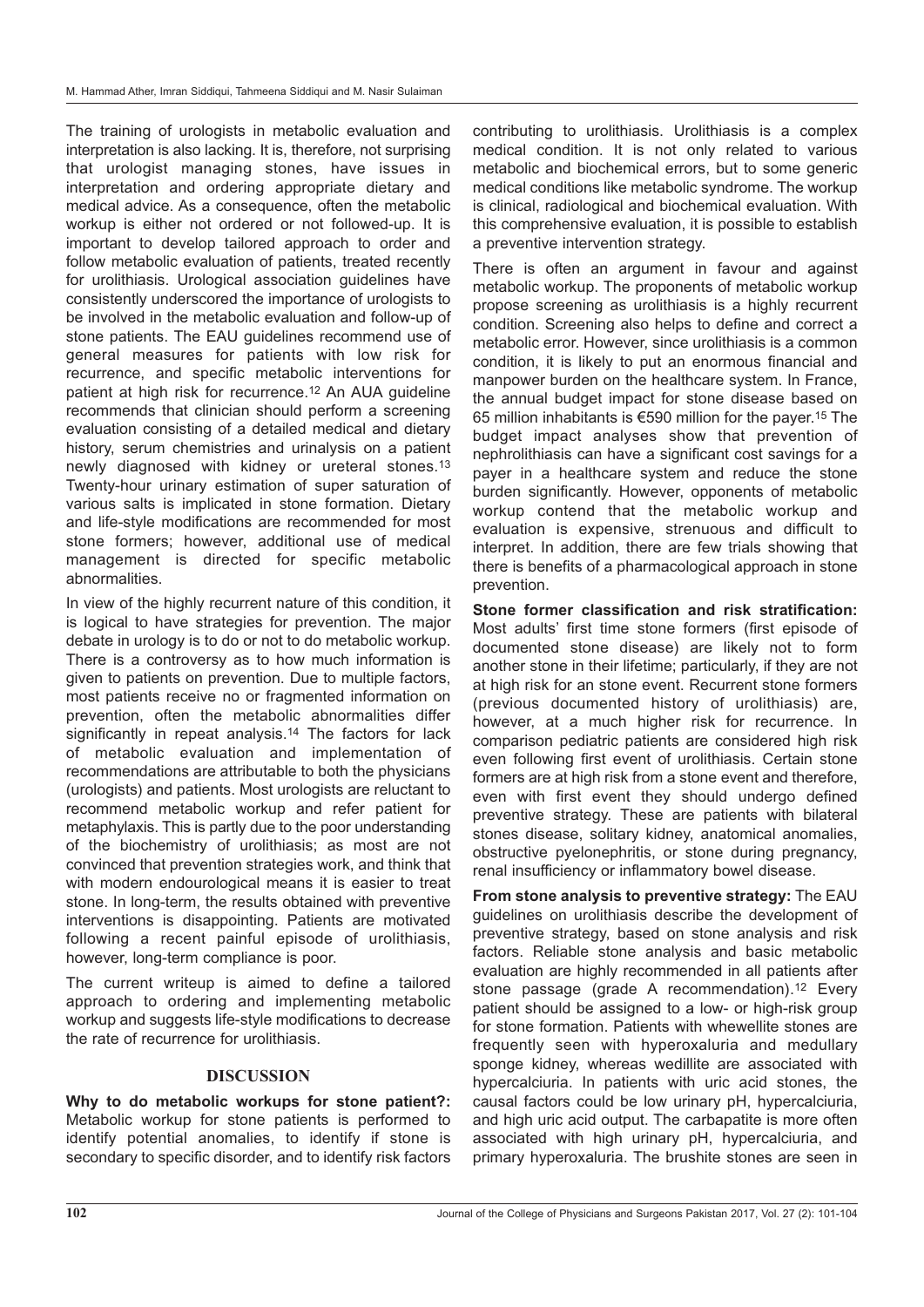patients with primary hyperoxaluria, hypercalciuria and sponge kidney. The second most important factor is identification of the risk factors following stone composition. Specific metabolic workups and preventive strategies can be instituted, which are likely to be cost effective.

**Common stone types and metabolic abnormalities:** Calcium stones are the commonest stone type. About 80% of stones are calcium-containing stones. Urinary super saturation is often observed in these patients for calcium oxalate and calcium phosphate. The associated metabolic abnormalities include hyper-oxaluria, hypocitraturia, persistently elevated urine pH, and increased urinary uric acid excretion. However, the most common abnormality is idiopathic hypercalciuria (IH). Spivacow et al.16 noted 57% to be having IH in a cohort of 3,040 patients with urolithiasis. Treatment of IH is often with thiazide diuretics. Several RCTs have shown that the stone recurrence is decreased with the use of thiazide for IH.17

The protective effects of citrate in urine on urolithiasis are well known. It not only chelates calcium ions but also prevent nucleation and growth at the crystal surface. Barcelo and colleagues<sup>18</sup> compared the efficacy of potassium citrate with placebo in patients with hypocitraturic CaOx stones.18 In 3 years of follow-up in patients taking potassium citrate, they noted a significant reduction in stone formation rate from 1.2 to 0.1 per patient-year (p<0.001). Patients with normal urinary citrate level may also benefit from citrate supplementation due to lowered calcium oxalate super saturation and subsequent crystallisation.<sup>19</sup>

Hyperoxaluria is another common metabolic derangement; of the various types of hyperoxaluria, idiopathic variety is commonest. It is often due to excessive oxalate intake in the diet, decreased dietary calcium, or increased endogenous production. Dietary advises of cutting oxalate-rich diet and taking recommended calcium, to help binding oxalate in the gut, are reasonable advises.

Calcium phosphate stones are frequently found as mixed stones with CaOx. They typically constitute <50% of the stones. Pure calcium phosphate stones are associated with renal acid excretion defect, most commonly due to distal RTA. The treatment strategies are similar to CaOx, i.e. reduced dietary sodium and protein, high fluid intake, and may be thiazides and citrate.

Uric acid stones are formed in patients with low urine pH, low urine volume and hyperuricosuria, of which the former is the most common cause. Urinary alkalization with potassium citrate and curtailing animal protein intake to less than 20 g/kg/day and in refractory cases of hyperuricemia allopurinol or febuoxstat can be added.

Struvite stones and infection stones or magnesium ammonium phosphate stones are seen in patients with

infection from urea-splitting bacteria such as Proteus, Providencia; and sometimes Klebsiella, Pseudomonas, and *Enterococci*. Staghorn stones are treated by interventional treatment including endourology and lithotripsy, following culture specific antibiotics. Only small residual stones can be eradicated by minimising urease concentration.20 Long-term, low dose culturespecific antimicrobials are important to prevent new stone growth and progression, after surgery.

In most series, 10% stones are infection stones. They are characterised by high recurrence rate and are more commonly seen in women, boys and elderly patients. They have a very rapid growth rate and can recur in 4-6 weeks.21 The chemical composition of infection stone is carbonate-apatite. Following interventional treatment of stone, these patients would require long-term antibiotics (~3 months) either culture-sensitive or flouroquinolones. Use of urease inhibitor acetylhydroxamic acid is also recommended along with acidification of urine.

Cysteine stones results from cystinuria, which is an autosomal recessive disorder of renal tubular and intestinal transport of dibasic amino acids, with consequent increased urinary excretion of cysteine, ornithine, lysine and arginine. Treatment of cystinuria is by increasing fluids, using alkalinising agents (to maintain urine pH at around 7), chelation therapy and decreasing salt and protein in the diet.

**Risk stratification of patients with urolithiasis:** The EAU guidelines recommend stone analysis and basic metabolic workup for all patients; however, classify patients into high versus low risk for stone recurrence for intervention to decrease recurrence.16 Those at high risk for recurrence are recommended to have detailed workup and specifically treated for decreasing stone recurrence, whereas low risk patients should at least follow the general measures.<sup>22</sup>

Stone at young age and those with family history are considered at risk. Certain stone compositions like brushite, uric acid and urate containing and infectious stone are also highly recurrent types. Genetic disorders like cystinuria, pH, distal RTA, xanthinuria, and Lesch-Nyhan syndrome are also associated with frequent stone recurrence. Patients with hyperparathyroidism, nephrocalcinosis, following by intestinal pass and bariatric surgery are predisposed to recurrent urolithiasis. Structural abnormalities of urinary tract like ureteropelvic junction obstruction horseshoe kidney, medullary sponge kidney, and ureterocoele again results in stasis and consequent recurrent urolithiasis.

**Workup for stone former:** Following a basic clinical workup with detailed history (focusing particularly on dietary habits and family history) and physical examination, urinalysis, creatinine serum calcium (corrected values), and uric acid should be done for all patients. Stone analysis using FTIR or X-ray diffraction